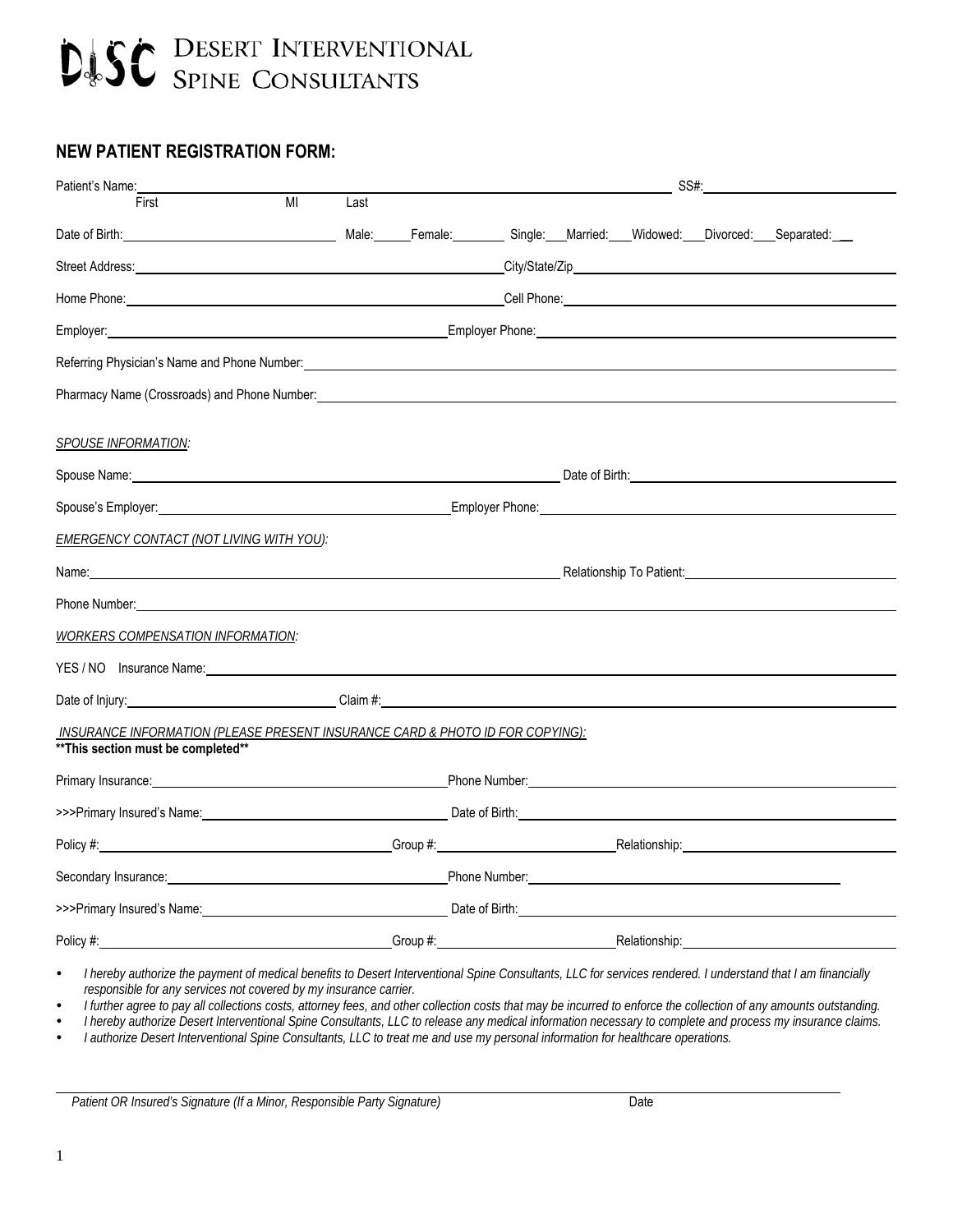# **DISC** DESERT INTERVENTIONAL

# **AUTHORIZATION TO RELEASE HEALTH INFORMATION:**

**1.** I authorize Desert Interventional Spine Consultants, LLC to obtain the health information of the individual named below:

| Patient Name: | Date of Birth: |
|---------------|----------------|
| Address:      |                |
| Phone #:      | $S.S.$ #:      |

**2**. I authorize the information to be disclosed to and used by the following individual or organization:

|  | Name: Desert Interventional Spine Consultants, LLC | City/State: Mesa, Arizona |
|--|----------------------------------------------------|---------------------------|
|--|----------------------------------------------------|---------------------------|

Zip Code: **85202** Phone #: **480-838-1914** Fax #: **480-838-9434** 

For the purpose of: Medical Evaluation and Treatment

**3**. They type and amount of information to be disclosed is as follows: (specify dates where appropriate)

| Copy of Complete Medical Records<br>$\Box$ | $\Box$ X-ray Films                        |
|--------------------------------------------|-------------------------------------------|
| $\Box$ X-ray/CT Scan/ MRI Reports          | □ MRI/CT Scan Films                       |
| Laboratory Reports                         | □ Psychological or Psychiatric Conditions |

**PURPOSE OF DISCLOSURE**: *We may use and disclose your medical records only for each of the following purposes: (1) Treatment, (2) Payment, and (3) Health care operations.* 

 *We may also create and distribute de-identified health information by removing all references to individually identifiable information.* 

**REVOCATION RIGHTS**: *I certify that this request has been made voluntarily and that the information given above is accurate to the best of my knowledge. I understand that I may revoke this authorization at any time by sending a written notice of revocation to Releaser. I understand that the*  revocation will become effective upon receipt by Releaser. Any health information disclosed by Releaser pursuant to this Authorization, before the *effective date of the revocations is not subject to revocation.* 

Patient's Signature: Date: \_\_\_\_\_\_\_\_\_\_\_\_\_\_\_\_\_\_\_\_\_\_\_\_\_\_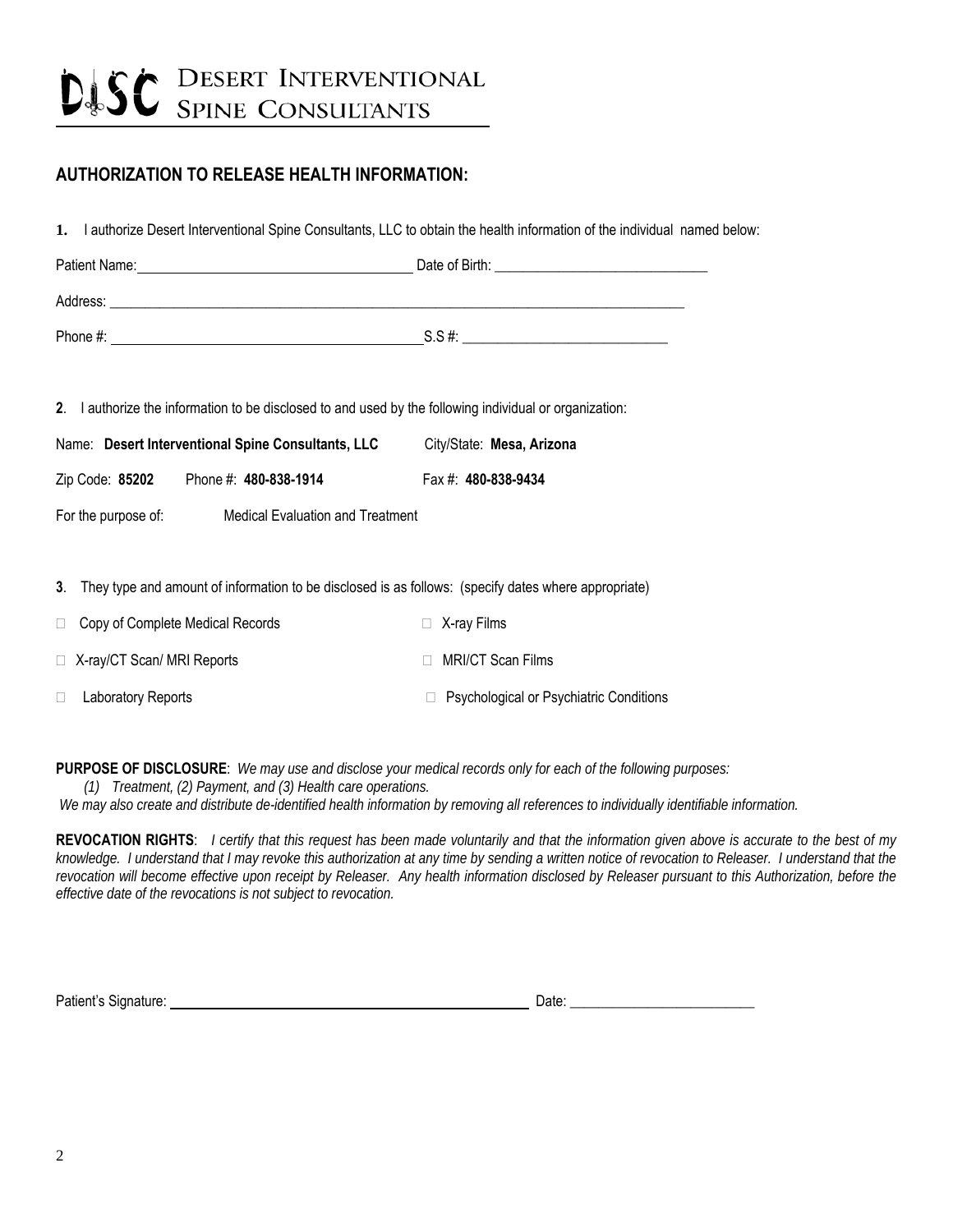# DESERT INTERVENTIONAL **SPINE CONSULTANTS**

### **BILLING POLICY:**

The following sets forth the general billing policy of Desert Interventional Spine Consultants, LLC. Please review this information and sign where indicated.

- I understand that it is my responsibility to provide to Desert Interventional Spine Consultants, LLC the accurate billing information at the time of check-in and to notify this office of any changes to this information.
- I understand that it is my responsibility to know my specialist co-pay (which can be different than my Primary Care co-payment) and to pay it prior to services bring rendered. I understand that this is a contractual agreement that I have with my health plan and that the clinic also has a contractual agreement with my health plan to collect co-pays at the time of service, and they are required to report to the carrier any enrollees failing to pay the co-pay.
- I understand that if I present an insufficient funds check (NSF check) for payment on my account that I will be charged a **\$35** NSF fee. I further understand that to rectify my account, I will be required to pay with cash, a money order, cashier's check, or credit card.
- I understand that there is a **\$50** fee to complete disability paperwork associated with my care. I will be provided a standard form free of charge; however if disability forms (such as FMLA) require completion, I understand that the \$50 fee (payable prior to completion) is required.
- I understand that the office will verify my insurance eligibility, deductible amounts, and coinsurance amounts prior to any elective surgery that I may have. I further understand that it is the policy to collect the deductible and/or coinsurance prior to scheduling my elective surgery. I further understand that THE FEE I AM QUOTED IS AN ESTIMATE based on: 1) anticipated surgery to be performed and 2) current information provided to clinic by my insurance carrier.
- I understand that I will be billed for any amounts due by me (co-payments/coinsurance amounts/deductibles) and I have a financial responsibility to pay these amounts. I understand that I will be provided with two (2) statements for any balance due after insurance payment. I further understand that if I have not made payment prior to second statement being mailed, that the second statement will be marked as "Final Notice" and may be sent to an outside collection service if I do not fulfill my financial obligations. I also understand that I will be responsible for any collection, interest, or legal expenses associated with the collection efforts.
- I understand that the clinic will obtain the necessary prior authorizations prior to rendering treatment. I further understand that prior authorization is not guarantee of payment, and that I am responsible for any bills not paid by my insurance carrier.
- I understand that the clinic may also take a verbal request to use my listed credit card for payment on my account or they may also use the same listed credit card on my account should my account become delinquent, or to cover an NSF check.
- **PLEASE BE ADVISED: Notice for cancellation of office visits and procedures, must be given 24 hours in advance. A \$50 fee will be assessed for office cancellations and, \$75 fee for procedure cancellations.**

My signature below confirms that I have read these billing policies and my financial obligation as pertaining to this office.

Legal Signature: \_\_\_\_\_\_\_\_\_\_\_\_\_\_\_\_\_\_\_\_\_\_\_\_\_\_\_\_\_\_\_\_\_\_\_\_\_\_\_\_\_\_\_\_\_\_\_\_\_\_\_\_\_\_\_\_\_\_\_\_\_\_\_\_\_\_\_\_\_\_\_\_\_\_\_

Date: \_\_\_\_\_\_\_\_\_\_\_\_\_\_\_\_\_\_\_\_\_\_\_\_\_\_\_\_\_\_\_\_\_\_\_\_\_\_\_\_\_\_\_\_\_\_\_\_\_\_\_\_\_\_\_\_\_\_\_\_\_\_\_\_\_\_\_\_\_\_\_\_\_\_\_\_\_\_\_\_\_\_\_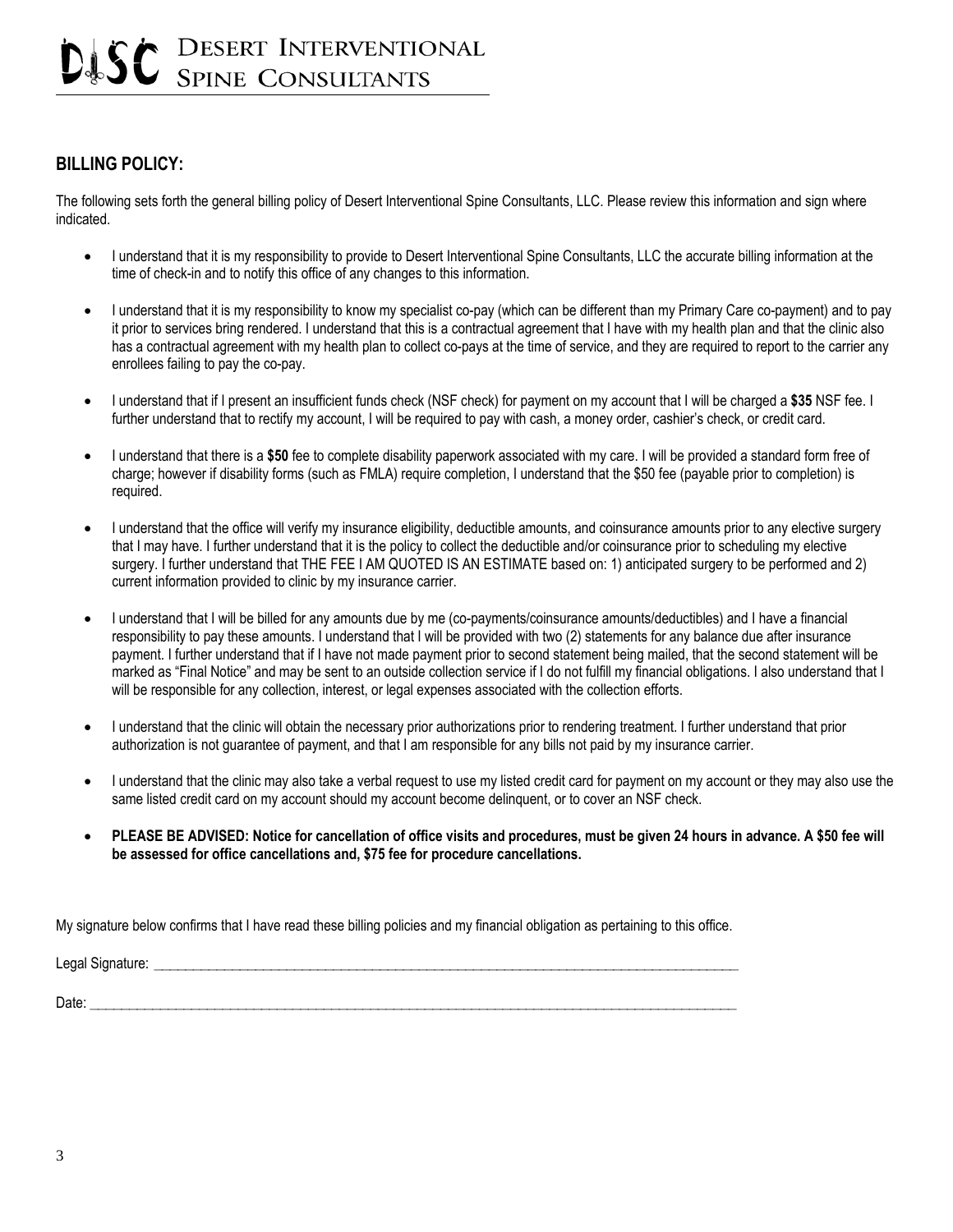# **NOTICE OF PRIVACY PRACTICES FOR PROTECTED HEALTH:**

#### **THIS NOTICE DESCRIBES HOW MEDICAL INFORMATION ABOUT YOU MAY BE USED AND DISCLOSED AND HOW YOU CAN GET ACCESS TO THIS INFORMATION. PLEASE REVIEW IT CAREFULLY.**

My office is required by federal regulation, known as the HIPPA Privacy Rule, to maintain the privacy of your health information and to provide you with notice of its legal duties and privacy practices. My office will not disclose your health information except as described in this Notice.

The office is permitted by federal privacy laws to make uses and disclosures of your health information for purposes of treatment, payment and health care operations. Protected health information is the information we create and obtain in providing our services to you. The health information about you is documented in a medical record and on a computer. Such information may include documenting your symptoms, medical history, examination and test results, diagnoses, treatment, and applying for future care of treatment. It also includes billing documents for those services.

#### **OUR COMMITMENT TO YOUR PRIVACY:**

My office is dedicated to maintaining the privacy of your health information. We are required by law to maintain the confidentiality of your health information. We realized that these laws are complicated, but we must provide you with the information.

#### **WHO HAS ACCESS TO THIS INFORMATION?**

Any person or persons who designate in writing, people directly involved in your medical care, people creating and maintaining your medical record, and those entities that need your information to process health care claims and obtain payment for my services has access to your Protected Health Information.

Entities such as Governmental Oversight agencies, Judicial and Administrative Proceeding, Law Enforcement Agencies, Coroners and Medical Examiners, and Organ Procurement Organizations may obtain copies of your Protected Health Information. These entities are mandated by Law and this practice has no jurisdiction over such entities.

#### **HOW WE PROTECT YOUR INFORMATION:**

We release your information on to those who need your information. We maintain physical, electronic, and procedural safeguards so that no one but persons involved in your healthcare or entities that need this information for claims processing have access to your Protected Health Information.

#### **YOUR RIGHTS:**

You have the right to inspect your Protected Health Information. You also have the right to amend any errors you may find in your records.

#### DISCLOSURE AND CONSENT:

I have been given the opportunity to ask questions about my condition, alternative forms of anesthesia and treatment, risk of non-treatment, the procedures used, and the risks and hazards involved, and I believe that I have sufficient information to give this informed consent.

| Please name all person(s) we can contact and/or discuss your medical information: |  |  |
|-----------------------------------------------------------------------------------|--|--|
| Name:                                                                             |  |  |
| DOB:                                                                              |  |  |
|                                                                                   |  |  |

I hereby understand and accept the above criteria:

Patient / Other Responsible Person: \_\_\_\_\_\_\_\_\_\_\_\_\_\_\_\_\_\_\_\_\_\_\_\_\_\_\_\_\_\_\_\_\_\_\_\_\_\_\_\_\_\_\_\_\_\_\_\_\_\_\_\_\_\_\_\_\_\_\_\_\_\_\_\_\_\_\_\_\_\_\_\_\_\_\_\_\_\_\_\_\_

Printed Name: \_\_\_\_\_\_\_\_\_\_\_\_\_\_\_\_\_\_\_\_\_\_\_\_\_\_\_\_\_\_\_\_\_\_\_\_\_\_\_\_\_\_\_\_\_\_\_\_\_\_\_\_\_\_\_\_\_\_\_\_\_\_\_\_\_\_\_Date: \_\_\_\_\_\_\_\_\_\_\_\_\_\_\_\_\_\_\_\_\_\_\_\_\_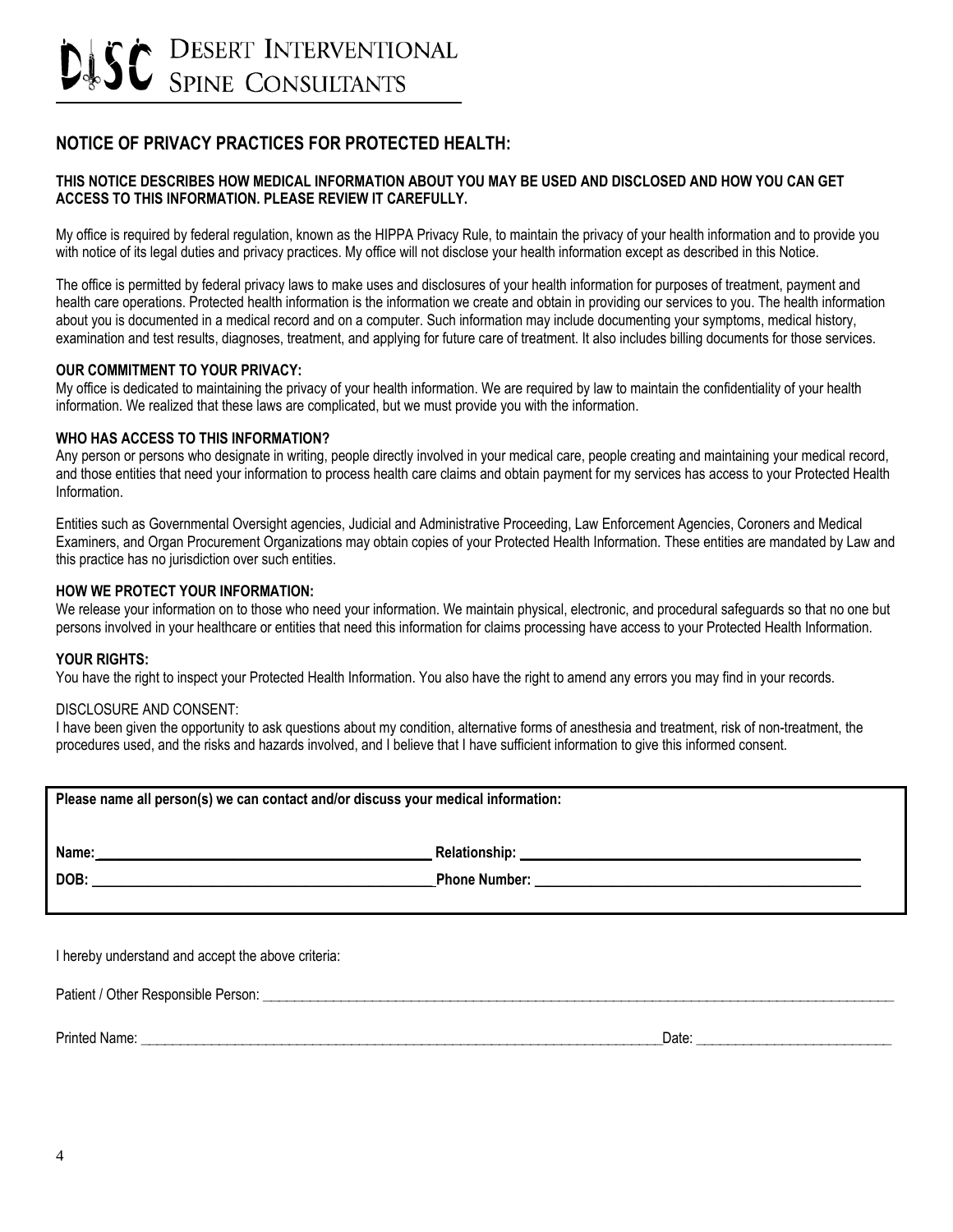# **DESERT INTERVENTIONAL SPINE CONSULTANTS**

## **OPIOID AND CONTROLLED SUBSTANCES CONTRACT:**

I understand that the treatment I receive from Desert Interventional Spine Consultants includes opioid and/or other sedative medications. I understand and agree to the following while receiving these drugs:

- I understand that the goals of prescribing these medications are to increase my activities at home and/or work and decrease pain symptoms and behavior within the time specified in my treatment plan.
- I understand that opioid medications are not the only part of my treatment plan, but agree to follow other parts of my treatment program including physical therapy, behavioral pain management, injections etc; as necessary.
- **I will not attempt to obtain any opioid or sedative medications from any source other than this clinic. If I require emergency treatments requiring controlled substance use, I will notify Desert Interventional Spine Consultants, the next working day.**
- **I understand that I must schedule monthly appointments for medication renewals. Renewals are contingent on keeping scheduled appointments. No opioid medications will be refilled over the phone.**
- **I understand that I am only to take the medications as prescribed and, all medication changes have to be discussed during office visits, not via phone.**
- **I understand that lost or stolen medications and/or prescriptions will not be replaced.** I am responsible for my own medications and it is my responsibility to verify that prescriptions are filled correctly and that the medication supply will last until my next scheduled appointment.
- I understand that I must return all unused narcotic medications in the event of medication changes.
- **I agree to use a single pharmacy** for dispensing controlled substances, and provide Desert Interventional Spine Consultants with the name and phone number of that pharmacy. I will inform this office of, any changes to my overall pharmacy/health condition.
- **I agree to random urine drug screens to monitor drug usage, and monthly pill counts during follow-up office visits**.
- **I understand that failure to follow these guidelines may require discontinuation of opioid therapy, referral to a substance abuse specialist, and termination of provider-patient relationship.**
- **I UNDERSTAND THAT THE USE OF ANY RECREATIONAL DRUG USE IS A SEVERE VIOLATION OF THE OPIOID AGREEMENT AND WILL STOP ANY FURTHER OPIOID TREATMENT.**

**CAUTION: OPIOID MEDICATIONS MAY CAUSE DROWSINESS. ALCOHOL SHOULD BE AVOIDED WHILE TAKING THESE MEDICATIONS. USE CARE WHEN OPERATING A CAR OR MACHINERY. FEDERAL LAW PROHIBITS ALTERATIONS OF PRESCRIPTIONS OR DIVERSION OF THESE DRUGS TO ANY OTHER PERSON!!!!** 

My signature below confirms that I understand and agree to all of the above requirements to obtain opioid and/or sedative medications from Desert Interventional Spine Consultants. LLC.

| Patient Signature:   | Date: |
|----------------------|-------|
| Staff Signature:     | Date: |
| Physician Signature: | Date: |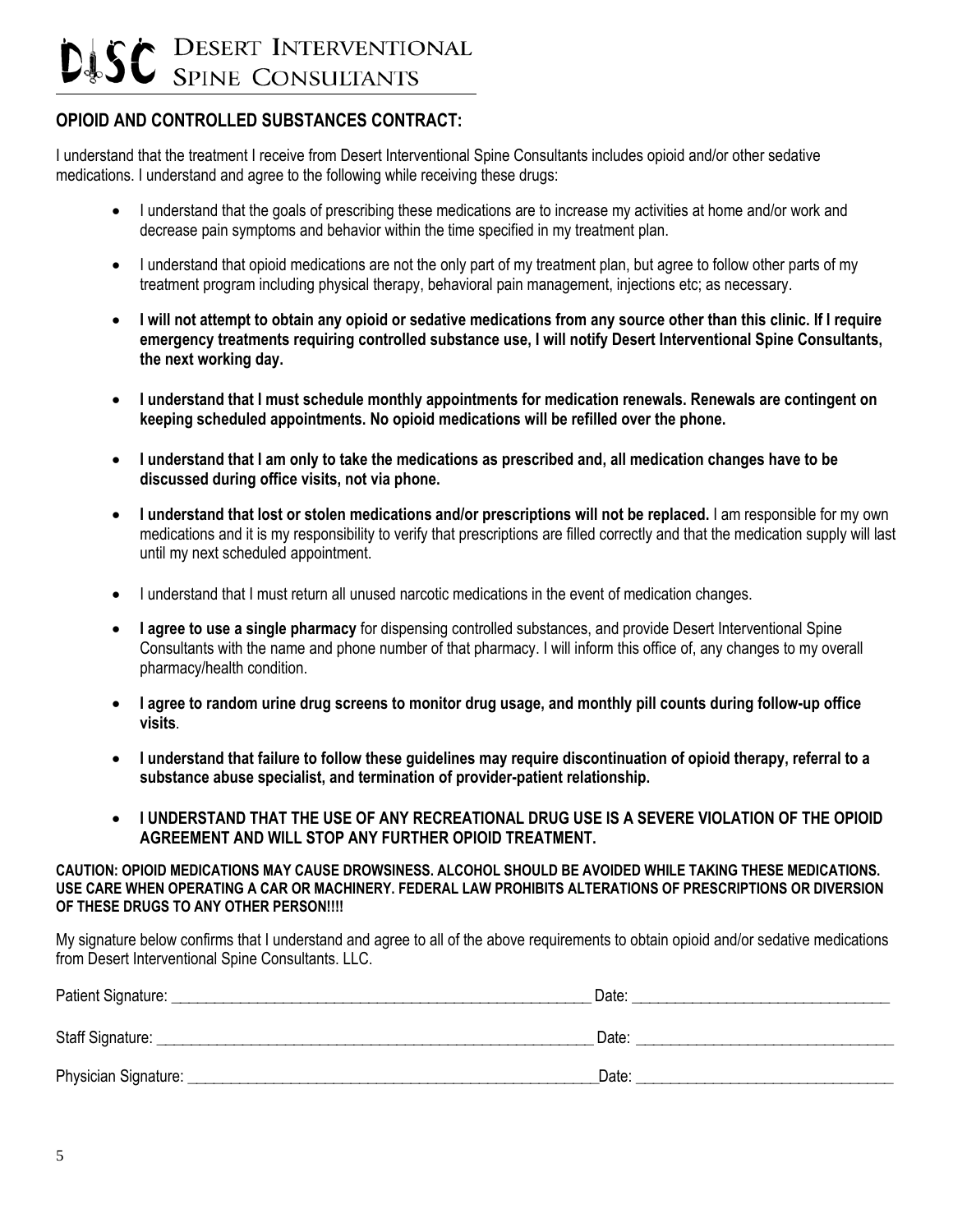### **NEW PATIENT HEALTH QUESTIONNAIRE:**

l

Please complete prior to your first appointment. Your careful answers will help us to understand your pain symptoms and design the best treatment program for you.



- 7. Please describe **HOW** your injury started in as much detail as possible:
- 8. Please mark the location(s) of your pain with and "X" and show where it goes with an arrow. If whole areas are painful, shade in the painful area. Circle the words which best describe your pain.



9. Pain Intensity: Circle your current pain intensity with "0" representing **NO PAIN**, and "10" representing **THE MOST SERVERE PAIN IMAGINABLE**

Circle your **LEAST** pain in the last 7 days

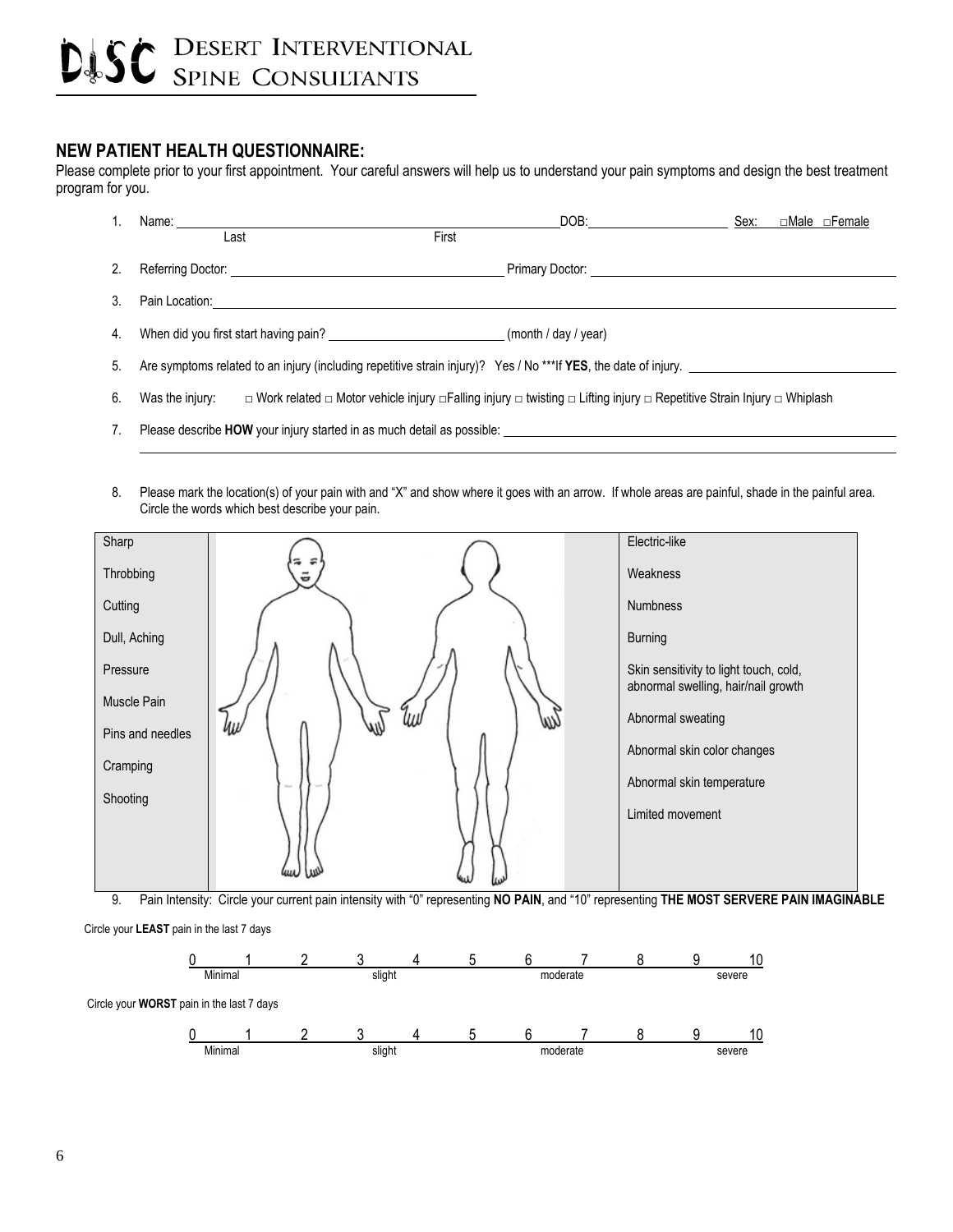#### 10. Previous pain treatments:

 $\overline{a}$ 

| Treatment                 | How many, when, by whom | Relief: Excellent / Moderate / None |  |  |
|---------------------------|-------------------------|-------------------------------------|--|--|
| Epidural steroid injects: |                         |                                     |  |  |
| Surgeries                 |                         |                                     |  |  |

11. Previous diagnostic studies: Please include when and where:

| MRI / CT Scans |  |  |
|----------------|--|--|
| X-Rays         |  |  |
| EMG's          |  |  |
|                |  |  |

#### 12. Please check the medications that you're currently on. Indicate the dosage and number of pills you are taking per day. Cross out medications you have tried in the past, indicate the reason for stopping.

| <b>OPIOIDS</b>                    | <b>ANTIINFLAMATIONS</b>       | <b>ANTI - DEPRESSANTS</b>       |
|-----------------------------------|-------------------------------|---------------------------------|
| $\Box$ Codeine                    | $\Box$ Aleve                  | $\Box$ Celexa                   |
| $\Box$ Darvocet (Propoxyphene)    | $\Box$ Celebrex               | $\Box$ Cymbalta                 |
| □ Demerol (Meperidine)            | $\Box$ Mobic (Meloxicam)      | $\Box$ Elavil (Amitriptyline)   |
| Dilaudid (Hydromophone)           | □ Ibuprofen (Motrin, Advil)   | □ Effexor (Venlafaxine)         |
| Fentanyl (Duragesic patch)        | $\Box$ Indomethacin (Indocin) | $\Box$ Desyrel (Trazodone)      |
| $\Box$ Levorphanol                | □ Lodine (Etodolac)           | $\Box$ Lexapro                  |
| $\Box$ Lortab                     | □ Naprosyn (Naproxen)         | □ Norpramin (Desipramine)       |
| $\Box$ Methadone                  | Relafen (Nabumetone)          | $\Box$ pamelor (Nortripyline)   |
| $\Box$ Morphine                   | □ Toradol (Ketoralac)         | □ Prozac (Fluoxetine)           |
| $\Box$ MS Contin                  | <b>SLEEP MEDICATIONS</b>      | □ Serzone (Nefazodone)          |
| $\Box$ Oxycodone                  | □ Ambien (Zolpidem)           | $\Box$ Sinequan (Doxepin)       |
| $\Box$ Oxycontin                  | $\Box$ Lunesta                | □ Wellbutin (Bupropion)         |
|                                   |                               |                                 |
| $\Box$ Percocet                   |                               | □ Zoloft (Sertraline)           |
| □ Tylenol with Codeine            | <b>BIOOD THINNERS</b>         | <b>Others</b>                   |
| $\Box$ Vicodin (Hydrocodone)      | $\Box$ Aspirin                | $\Box$ Lidorderm                |
| $\Box$ Norco                      | $\Box$ Coumidin               | $\Box$ Depakote (Valproic Acid) |
|                                   | $\Box$ Plavix                 | $\Box$ Dilantin (Phenytoin)     |
| <b>ANTISPASMODICS</b>             | <b>ANTI-ANXIETY</b>           | $\Box$ Lamictal (Lamotrigine)   |
| □ Baclofen (Lioresal)             | $\Box$ Ativan (Lorezapam)     | $\Box$ Lyrica                   |
| $\Box$ Flexeril (Cyclobenzaprine) | $\Box$ Buspar (Buspirone)     | □ Nuerontin (Gabapentin)        |
| $\Box$ Norflex (Orphenadrine)     | $\Box$ Halcion (Triazolam)    | $\Box$ Phenobarbital            |
| Robaxin (Methocarbamol)           | E Klonopin (Clonazepam)       | □ Tegretol (Carbamezapine)      |
| $\Box$ Soma (Carisoprodol)        | □ Serax (Oxazepam             | □ Topomax (Topiramate)          |
| □ Zanaflex (Tizanidine)           | $\Box$ Valium (Diazepam)      | □ Ultram (Tramadol) Ultacet     |

13. List additional medications. Please include anti-biotics, local anesthetics, or materials.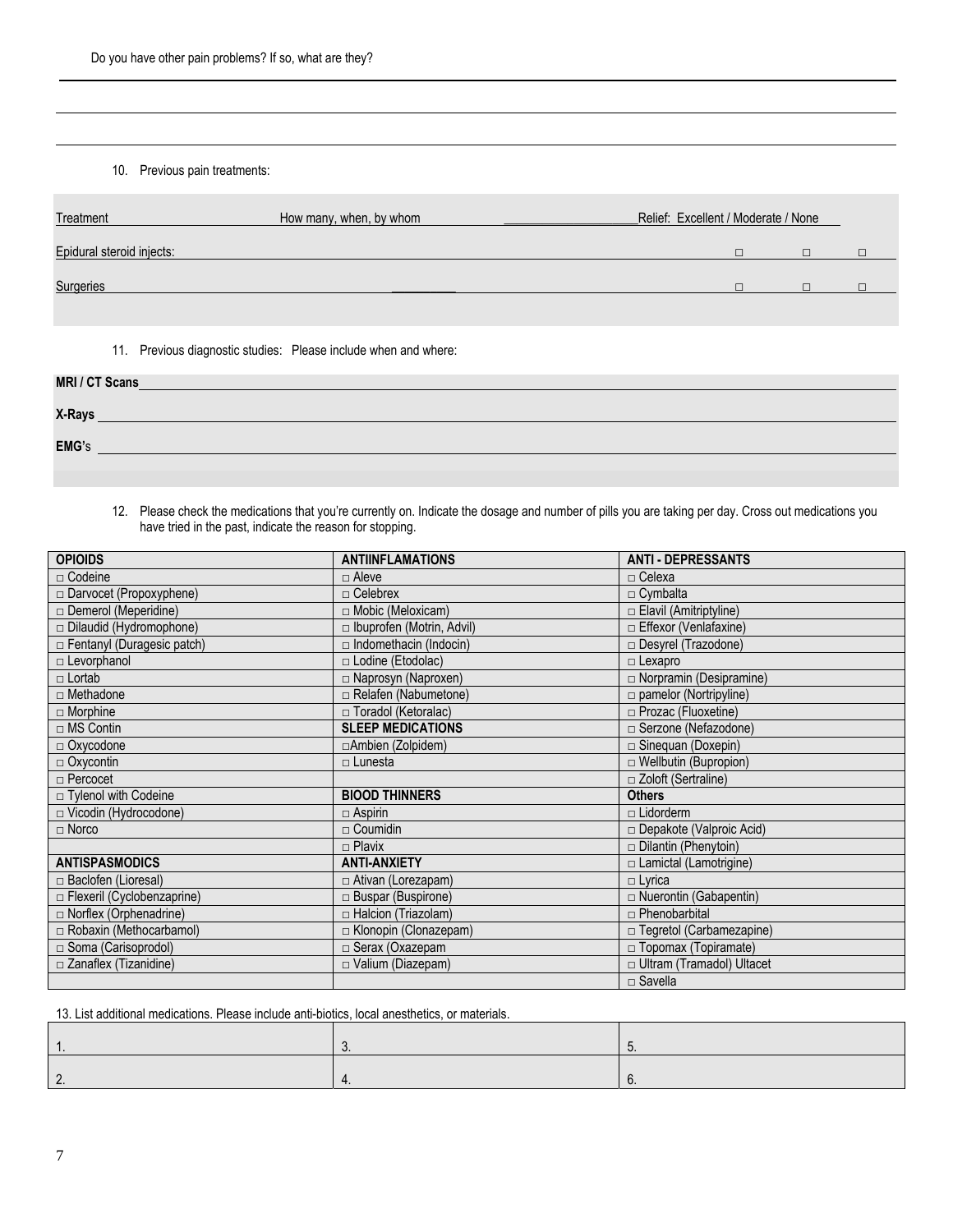15. Review of symptoms. **(CIRCLE ALL THAT APPLY).** 

| General         | Fever<br>Unplanned weight loss<br>Night sweats                                                                                  |
|-----------------|---------------------------------------------------------------------------------------------------------------------------------|
| <b>ENT</b>      | Dentures? Full / Partial<br>Difficulty swallowing<br>Hearing loss<br><b>Hoarseness</b>                                          |
| Heart           | Previous heart attacks<br>Congestive heart failure (last 6 months)<br>Chest pain<br>Heart murmur<br>Dizzy spells                |
| Lungs           | <b>HIV</b><br>Wheezing<br>Shortness of breath<br><b>Tuberculosis</b><br><b>Valley Fever</b><br>Cough<br>Sleep apnea             |
| GI              | Abdominal pain<br><b>Heartburn</b><br>Diarrhea<br>Constipation<br>Incontinence<br>Rectal bleeding<br><b>Hepatitis</b>           |
| GU              | Sexual dysfunction<br>Urinary retention                                                                                         |
| Musculoskeletal | Shoulder pain<br>Restricted movement<br>Fibromyalgia<br>Knee pain                                                               |
| Neurological    | <b>Seizures</b><br>Weakness<br><b>Dizziness</b><br><b>Drowsiness</b><br>Trouble walking<br>Problems controlling bowel / bladder |
| Psychiatric     | Difficulty falling or remaining asleep<br>Excessive fatique<br>Feeling depressed<br>Memory loss                                 |
| Endocrine       | Heat / Cold intolerance<br><b>Diabetes</b><br>Thyroid disorder                                                                  |
| Hematology      | Low platelet count<br>Enlarged lymph nodes<br><b>Bleeding</b><br><b>Blood clots</b><br>Easy bruising                            |

16. Past medical history: Have you ever had any of the following health problems?

| $\Box$ Diabetes                 | $\Box$ Stroke (TIA)  | $\Box$ Seizure or epilepsy | $\Box$ Other – please list below |
|---------------------------------|----------------------|----------------------------|----------------------------------|
| □ High blood pressure           | $\Box$ Asthma        | $\Box$ Bleeding            |                                  |
| $\Box$ Chest pain, heart attack | $\Box$ Chronic cough | □ Cancer                   |                                  |
| □ Kidney disease                | $\Box$ Arthritis     | $\Box$ Hepatitis A / B/ C  |                                  |

#### 17. Please list any surgeries you have had in the past. **(List approximate dates)**

| $\overline{1}$ . |                                                        | 4.            |                                         |  |
|------------------|--------------------------------------------------------|---------------|-----------------------------------------|--|
| 2.               |                                                        | 5.            | 8.                                      |  |
| 3.               |                                                        | 6.            | 9.                                      |  |
|                  |                                                        |               |                                         |  |
|                  | 18. Is there any possibility that you may be pregnant? | YES / NO / NA |                                         |  |
|                  | 19. Have your ever abused alcohol?                     | YES / NO / NA |                                         |  |
|                  | 20. Have your ever abused drugs?                       | YES / NO / NA |                                         |  |
| 21.              | Are a current smoker?                                  | YES / NO / NA | How many packs per day? _______________ |  |
|                  | 22. Are you currently employed?                        | YES / NO      | Full time / Part time                   |  |
|                  | Current occupation/employer:                           |               |                                         |  |